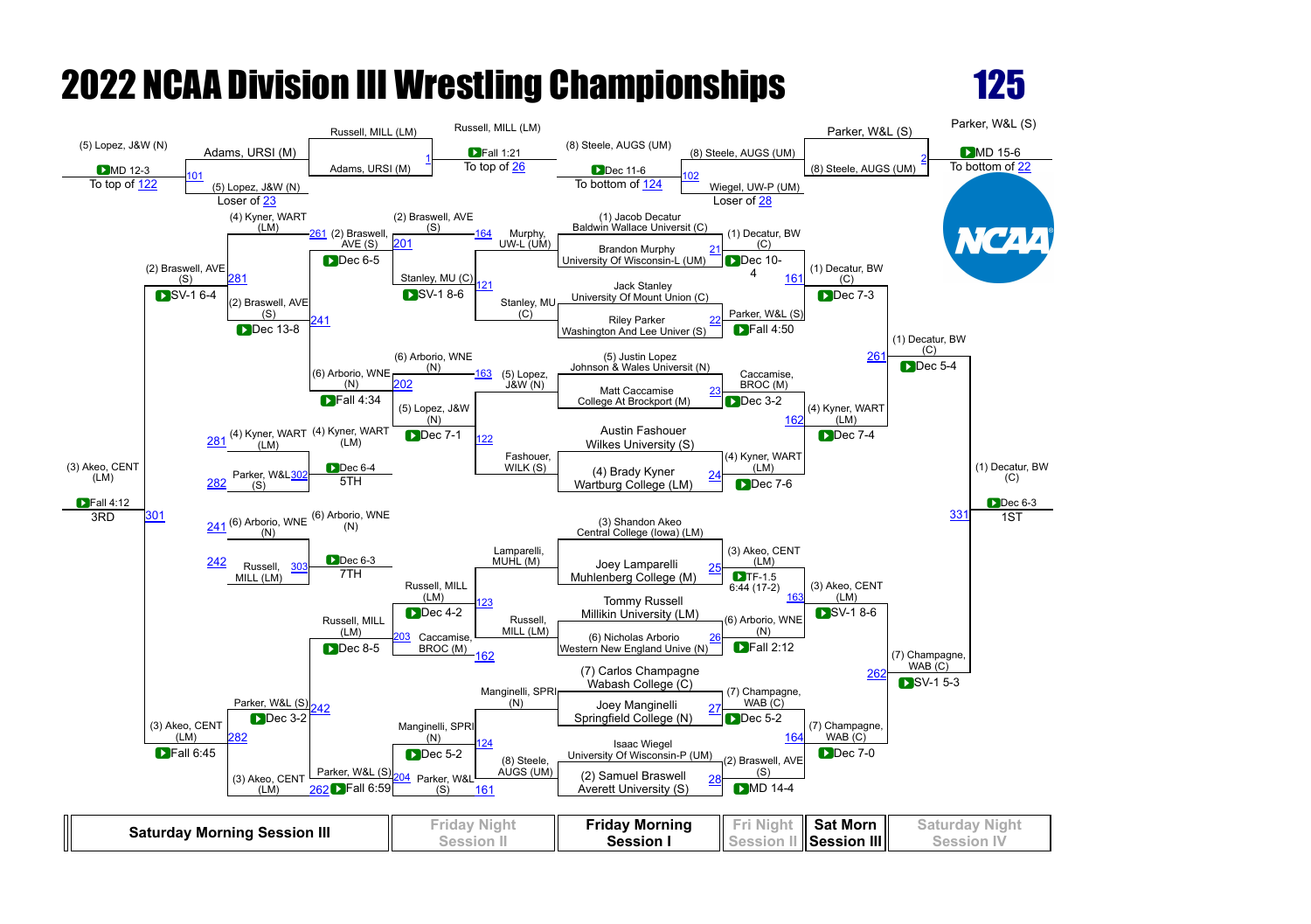

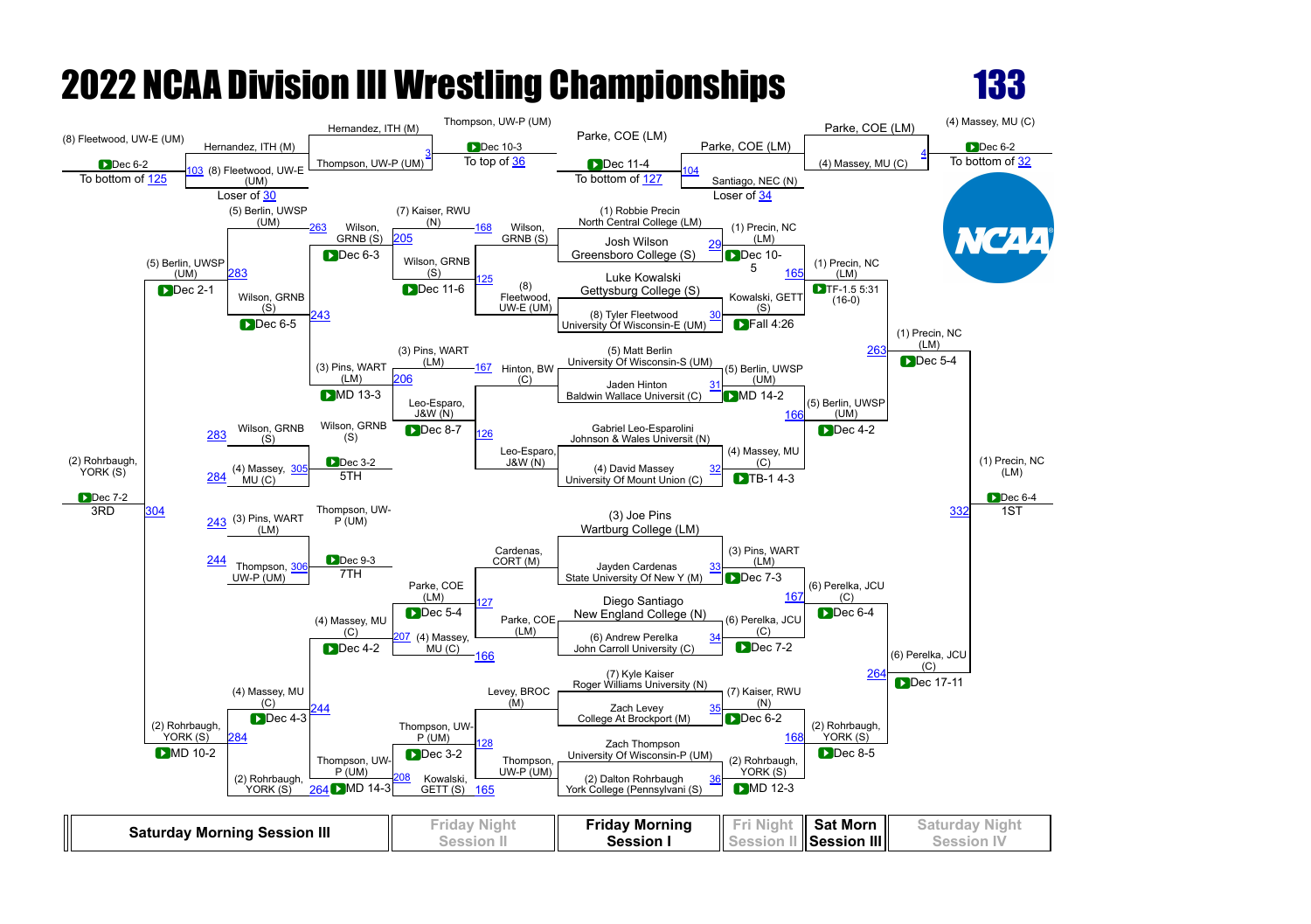

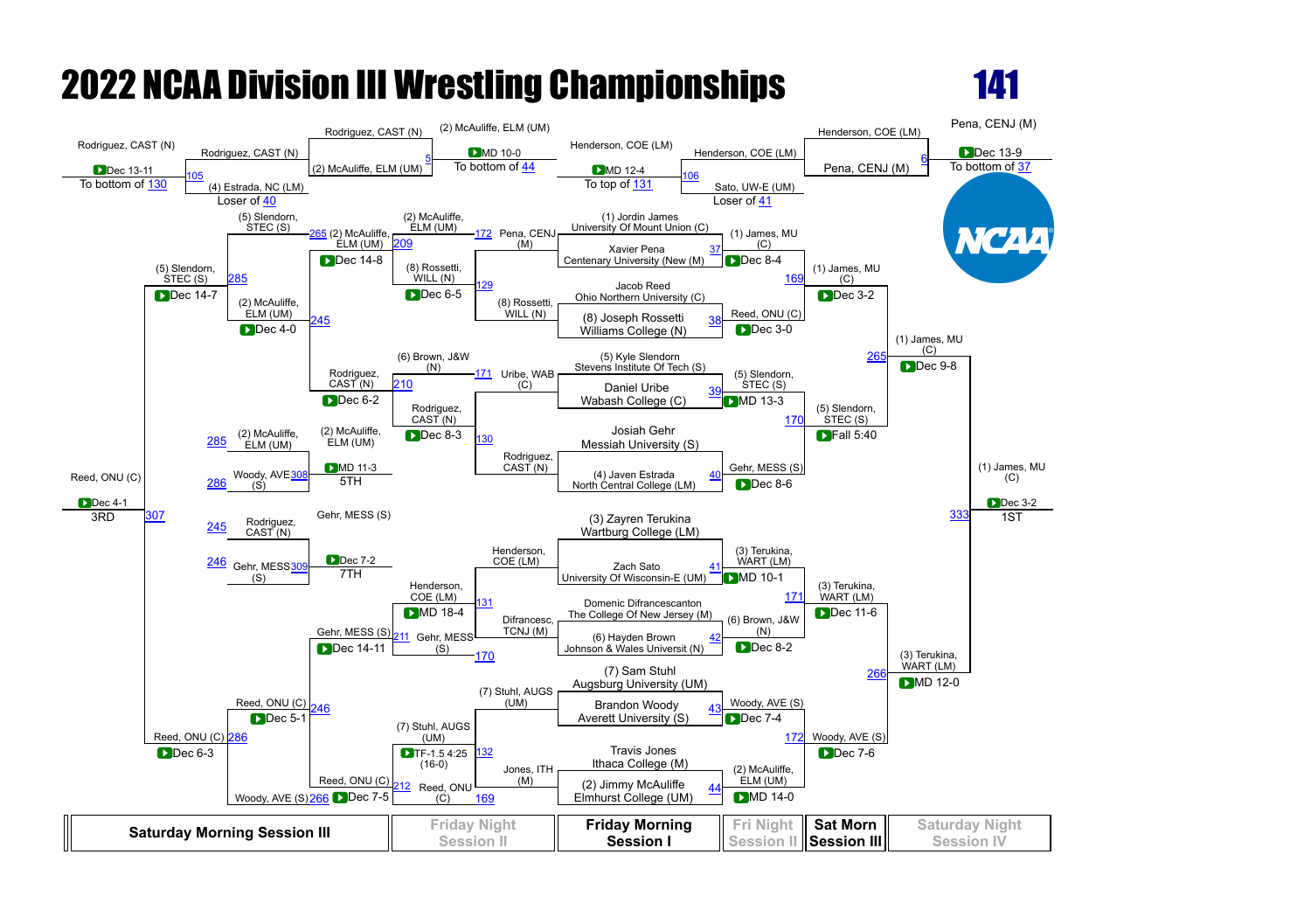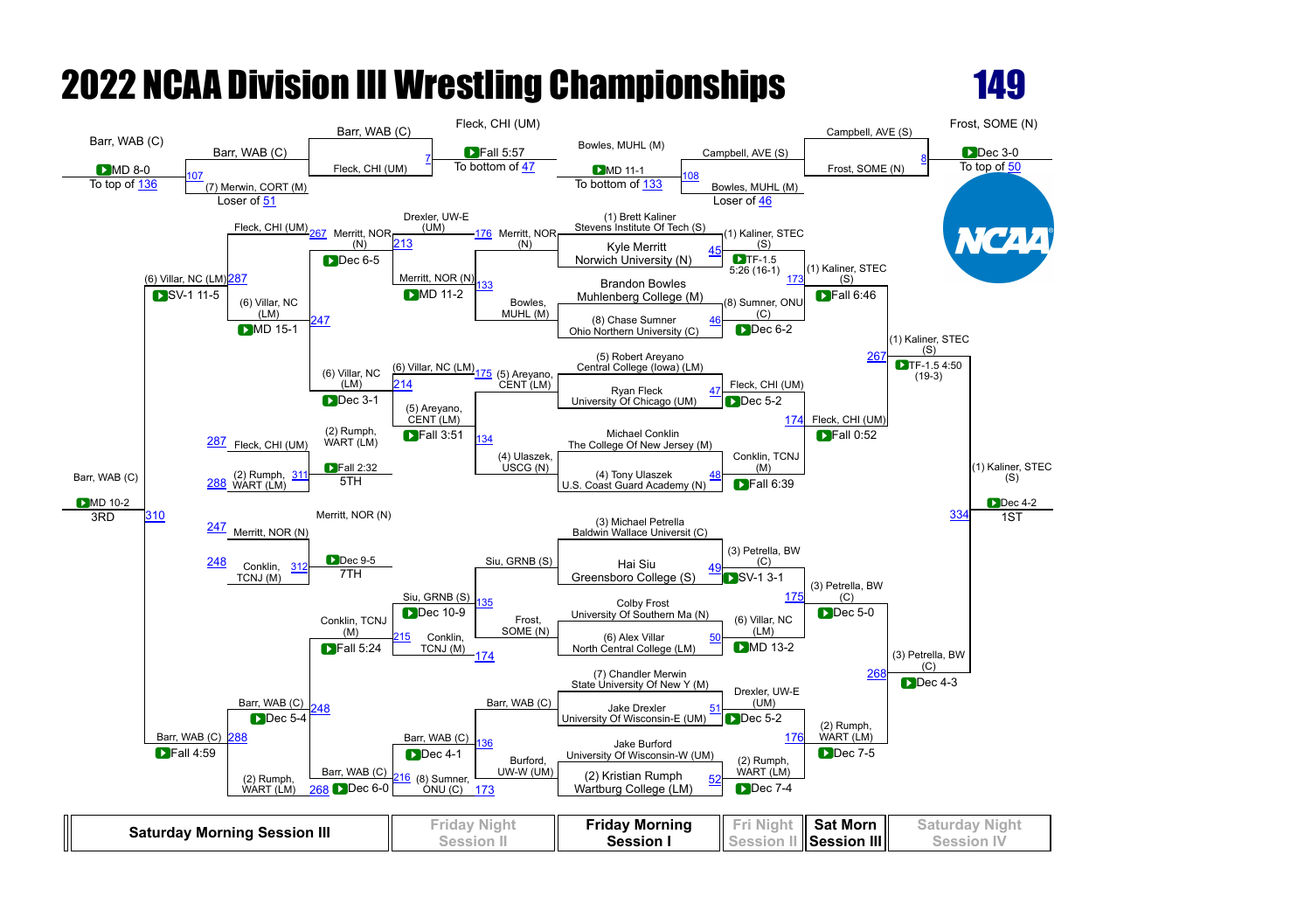

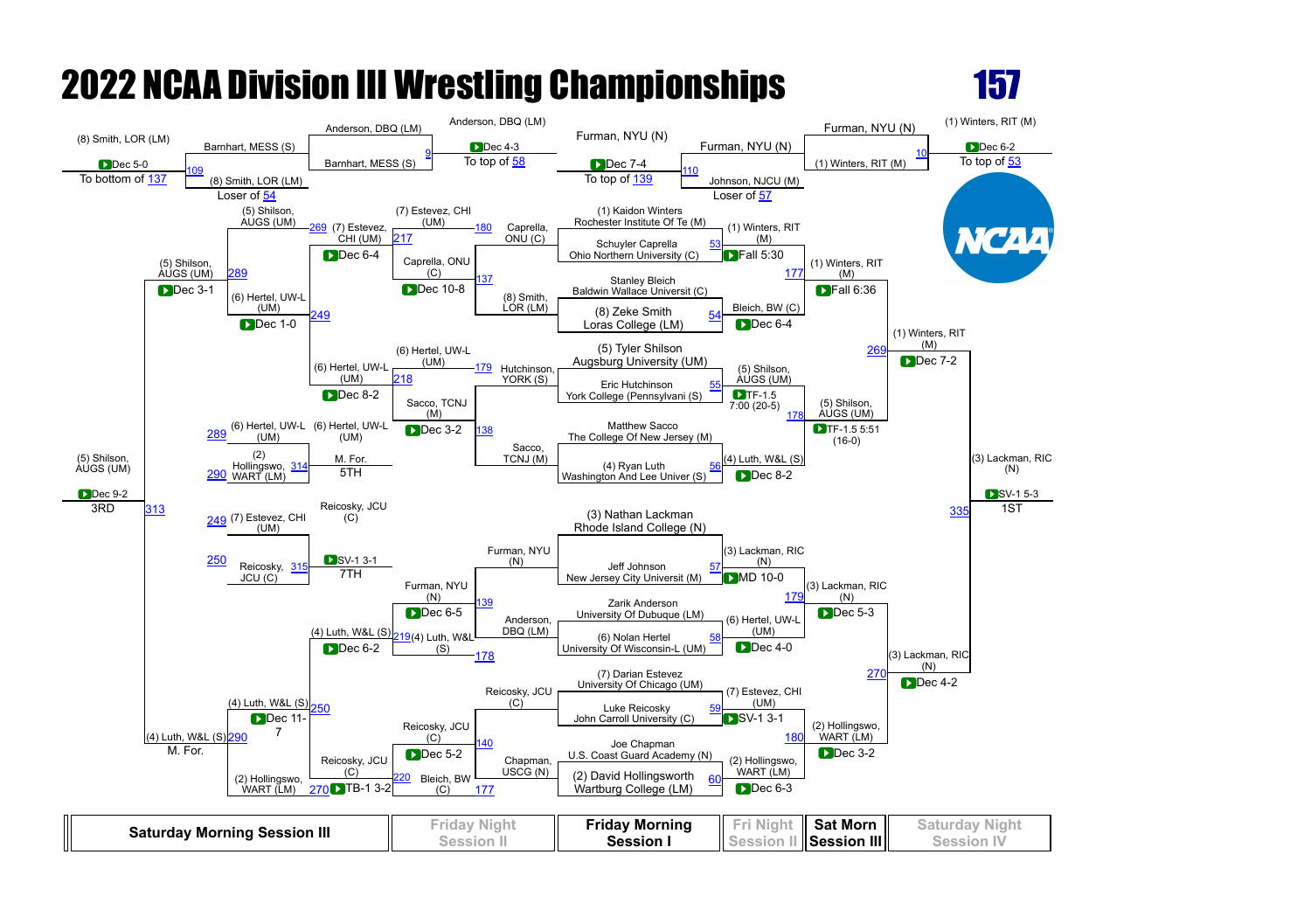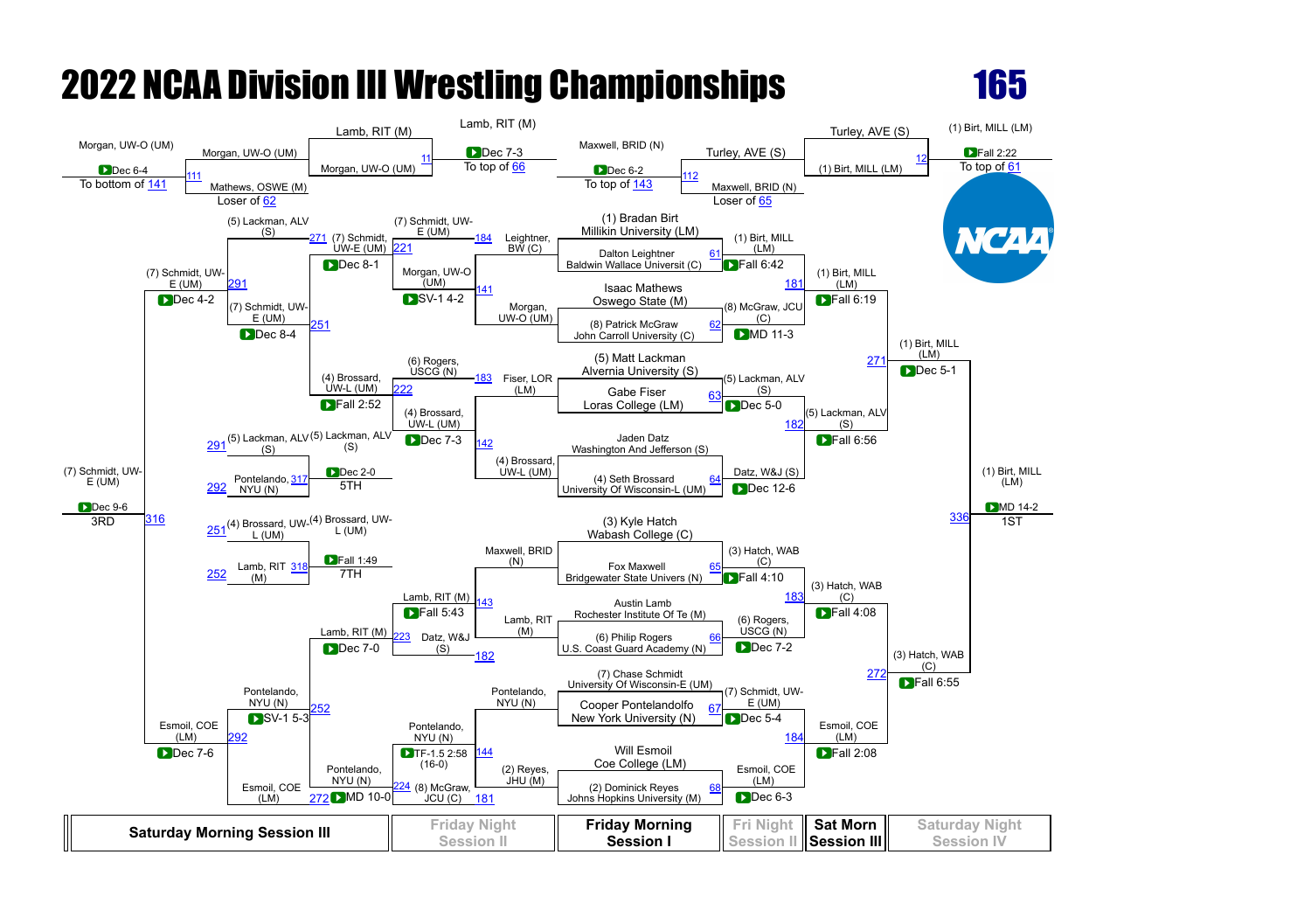



| <b>Saturday Morning Session III</b> | rıday<br><b>AIGHT</b> | Fridav Morning | IL   | <b>Sat Morn</b> |  |
|-------------------------------------|-----------------------|----------------|------|-----------------|--|
|                                     |                       | Session        | ll s | Session III     |  |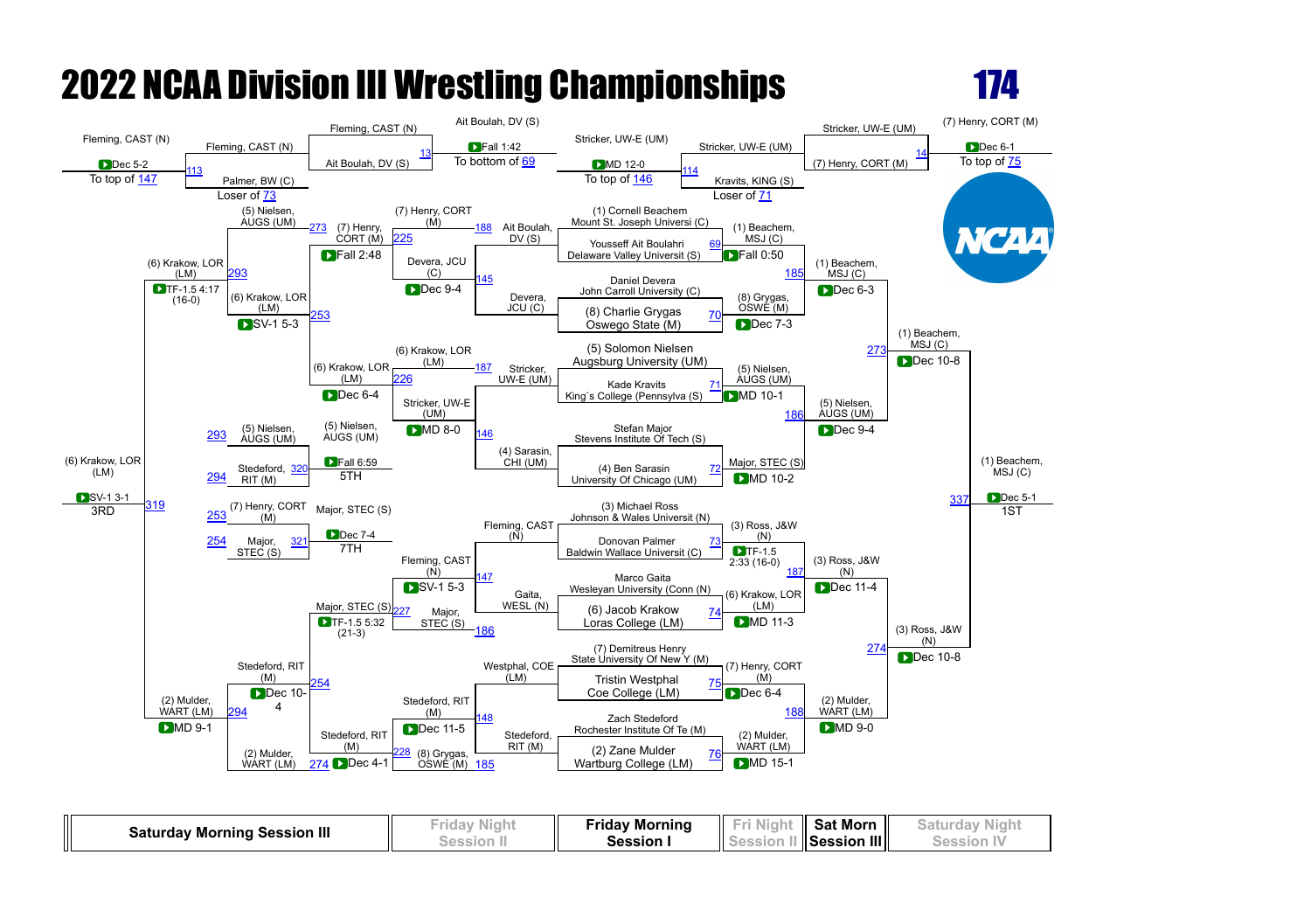

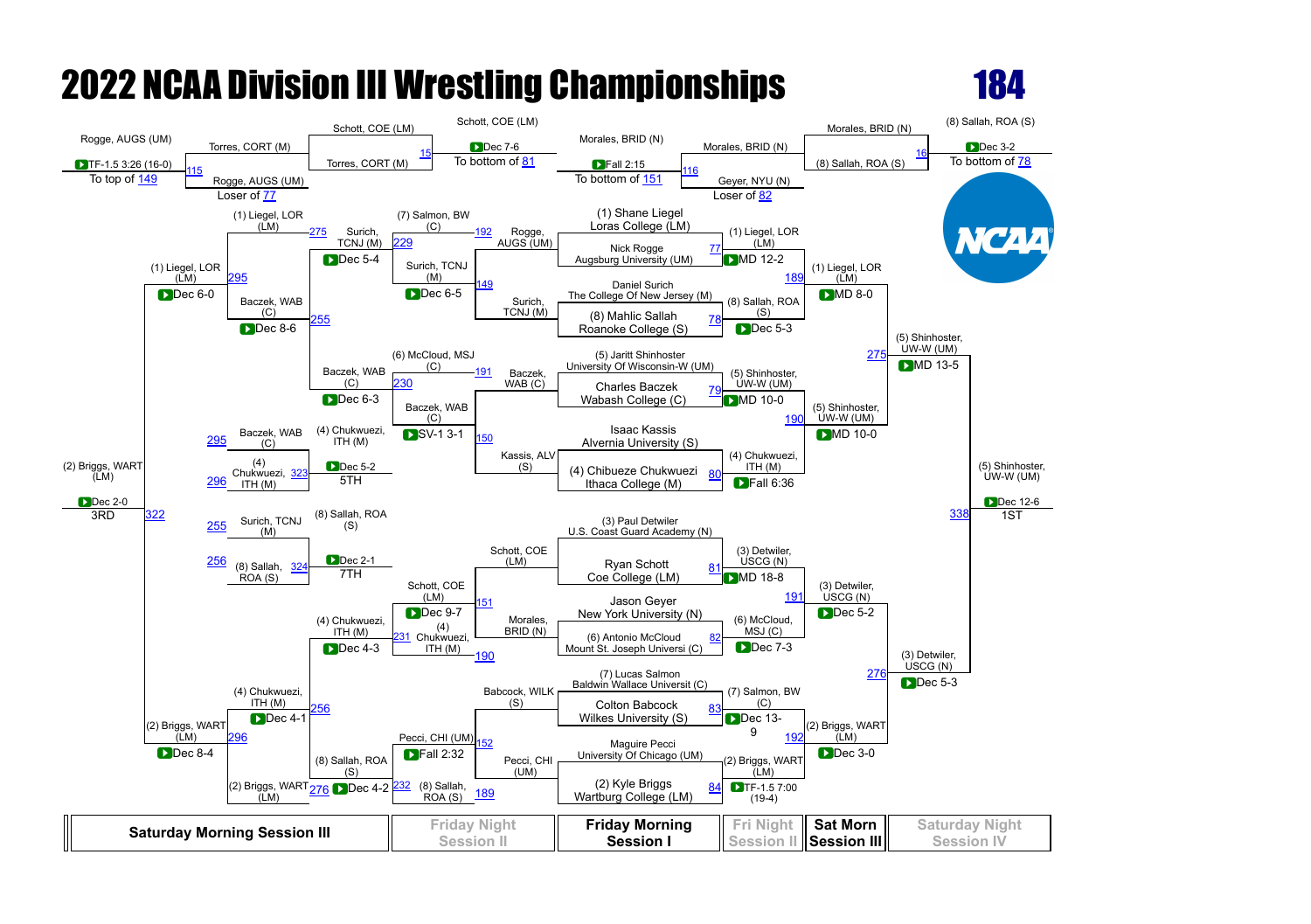